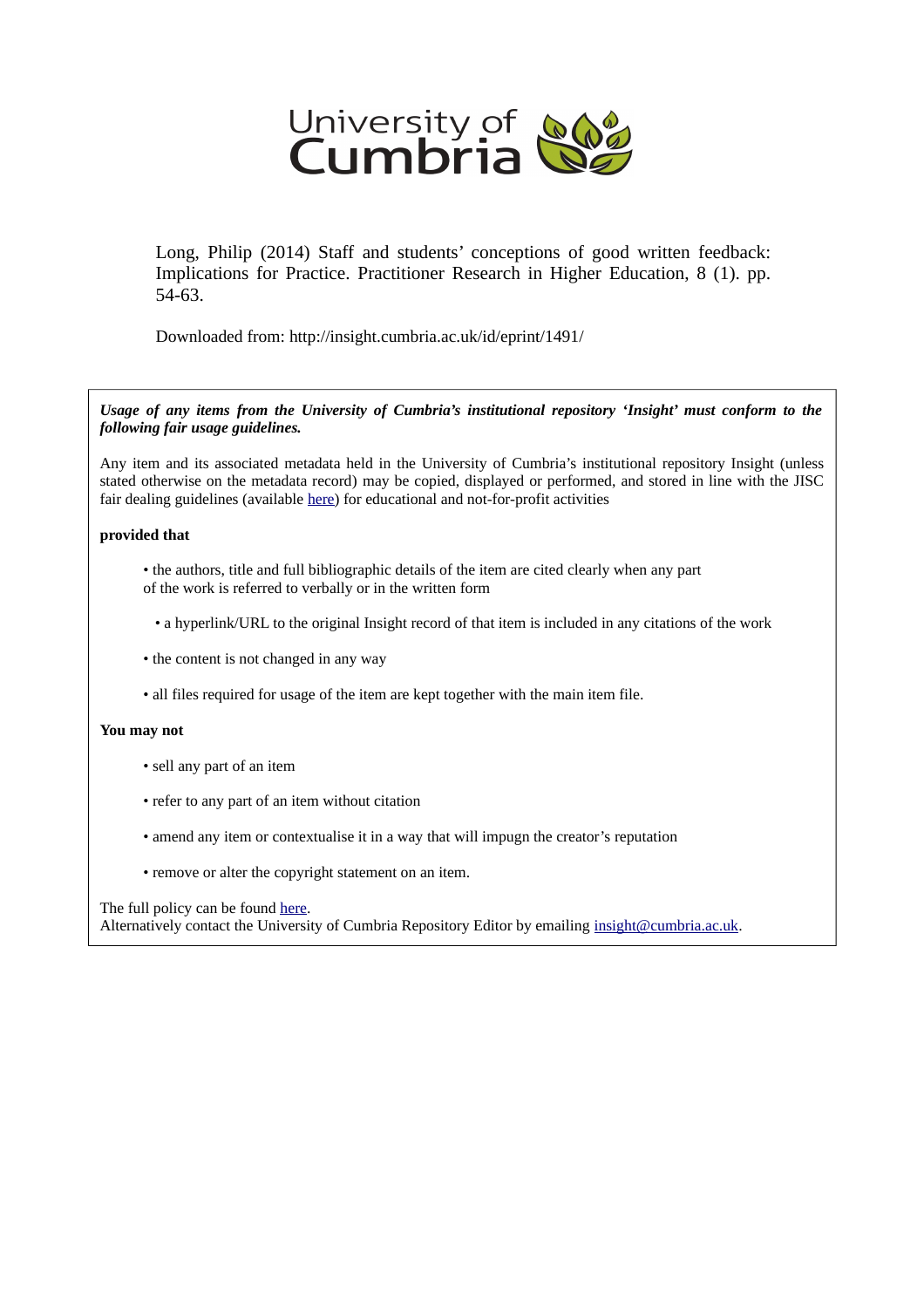# **Staff and students' conceptions of good written feedback: Implications for Practice**

Practitioner Research In Higher Education Copyright © 2014 University of Cumbria Vol 8 (1) pages 54-63

Philip Long Anglia Ruskin University Phil.Long@anglia.ac.uk

# **Abstract**

The assessment of students' work has long been recognised as a key part of the learning process and yet some research suggests that despite considerable advances in recent years in terms of developing a greater variety of assessment forms, the contribution made by feedback on assessment to student learning remains a problematic area. In this paper I explore the concept of good written feedback as defined by first and third year undergraduates and academic staff in a post 1992 British university. This paper focuses on summative written feedback which I define as feedback provided on a student's assignment, after it has been submitted, which contributes to a final grade. My analysis of the data collected via semi structured interviews highlights the importance of the preconceptions of staff and students on their conception of the role and form of effective feedback. Although there are similarities in the staff and student conceptions of good written feedback there are significant areas of difference which, it is argued, can best be resolved by the adoption of more dialogic forms of feedback.

### **Key words**

Feedback, students', staff, dialogue.

#### **Introduction**

There is a growing body of literature drawing on data derived from Higher Education which emphasises the need to reconceptualise feedback, moving it from a monologue to a dialogue (Gibbs, 2006; Carless, 2006, Defeyter and McPartlin, 2007; McDowell *et al.*, 2008; Sadler, 2010; Nicol, 2010) in which students are actively involved in the process of creating the feedback. Unfortunately, anecdotal evidence suggests that the tendency, at an institutional level, is to adopt what might be described as a structural response which emphasises the time within which feedback is provided and, perhaps, sees an insistence on typed or word processed feedback which can more easily be read by students. Doubtless these processes will help improve some aspects of feedback practice but in essence they represent more of the same and are not consistent with the literature relating to good feedback practice in which students are actively engaged in the creation of the dialogue which is seen to lie at the heart of the link between assessment, feedback and learning. In this paper I will explore the concept of feedback as defined by undergraduates and academic staff and how they construct their understanding of what good feedback looks like.

#### **Short literature review**

It is an observation widely acknowledged within the academic literature, (Biggs, 2006; Boud, 1995; Brown, 1998; Dunn *et al.*, 2004; Gibbs, 2006; Ramsden, 2006; Tang, 1994; Tian, 2007) that assessment is a key driver in terms of students' approach to their courses. Alongside that overarching principle is the evidence which suggests that what helps to improve student learning more than any other single factor is feedback on their learning (Hattie and Timperley, 2007). Where feedback on learning, especially in summative mode, takes the form of comments on assignments the nature of those comments and the extent to which they support and promote student learning is

#### **Citation**

Long, P. (2014) Staff and students' conceptions of good written feedback: Implications for Practice, *Practitioner Research in higher Education Journal*, 8(1), January, 54-63.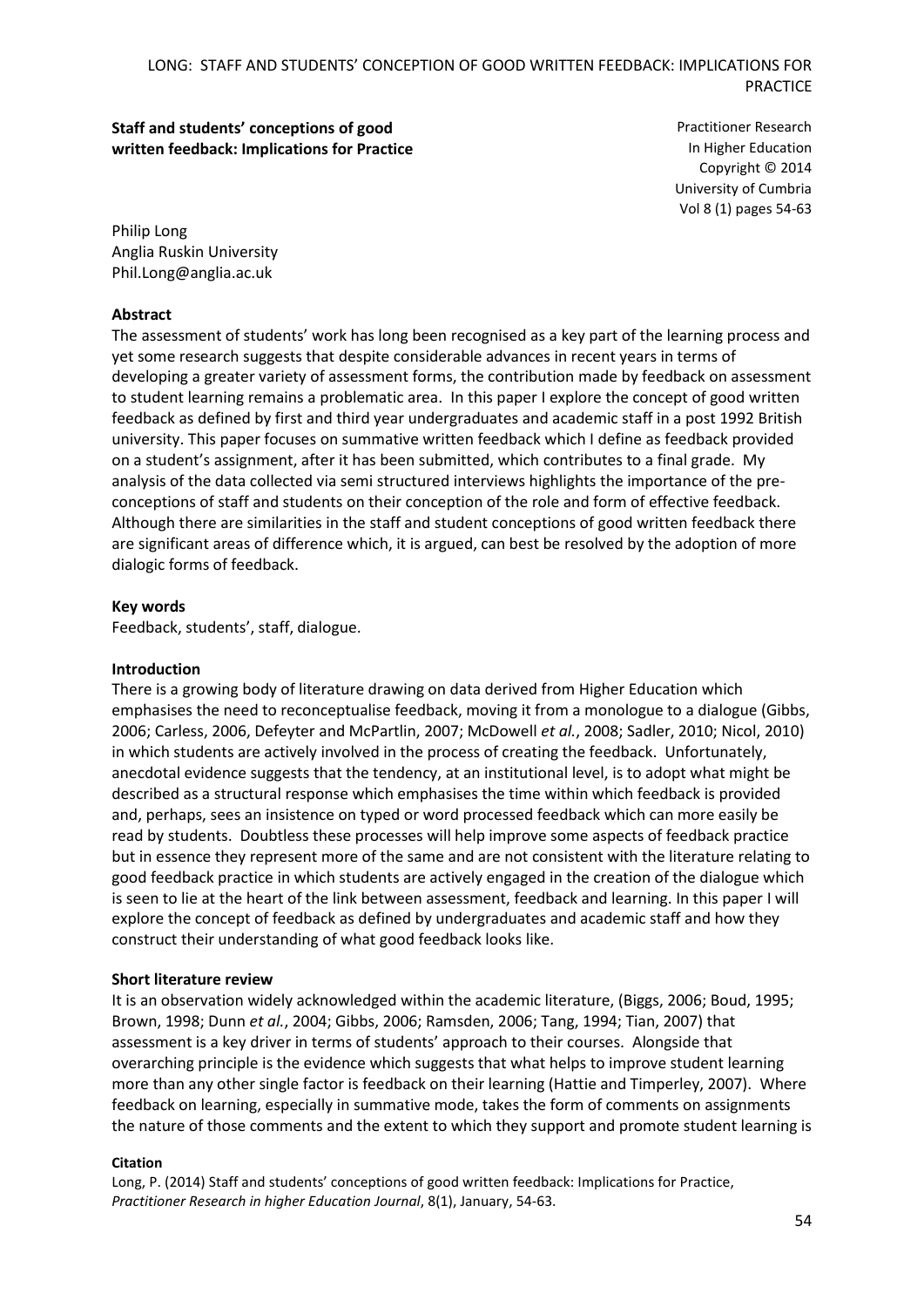a key issue for students and their lecturers alike. Despite considerable effort being put into helping students and lecturers understand feedback and produce more effective feedback, there is little evidence to suggest that a significant shift in understanding or behaviour has occurred within the HE sector. The work of a range of writers (Biggs, 2006; Bloxham and Boyd, 2007; Brown, 1998; Clegg and Bryan, 2006; Falchikov, 2005; Gibbs, 2006; Nicol, 2010; Ramsden, 2006; Rust, 2002 and Yorke, 2003), has been fairly consistent in both spelling out the nature of the problems related to assessment and feedback in universities and in putting forward proposals for how those problems may be militated. In short, the structural changes in higher education, in particular the processes of massification, reductions in funding and consequent increases in class size, have combined to create a near perfect storm around assessment which, in Ramsden's phrase, remains '...a serious and often tragic enterprise' (Ramsden, 2006:176).

The failure to adequately resolve the problems related to assessment in universities is noted by Norton (2009) who argues 'Few topics create such divided opinions and raise such passions as assessment and yet, in higher education, we still seem relatively bad at it' (Norton, 2009:132). In order to improve our practices we need to have a better understanding of how students and staff think about assessment in general and summative feedback on assessment in particular. Carless' (2006) study of staff and student perceptions of the quality and usefulness of written feedback suggests that staff have a higher opinion of the helpfulness of their feedback than students do. The solution put forward by Carless and many of the other writers mentioned in this brief review is the development of:

'Assessment dialogues [which] can help students to clarify 'the rules of the game', the assumptions known to lecturers but less transparent to students'

(Carless, 2006:130).

The message from the research literature reviewed so far seems clear, universities are not very good at providing summative feedback on assessment as a way of promoting learning and the best solution seems likely to be one which moves feedback from a passive, transmissive mode to one which requires active engagement on the part of the student and the assessor thus opening up a dialogue. The capacity to engage in dialogue around assessment, as well as other more specific discipline related areas, can be considered to be an essential skill for undergraduates in terms of enhancing their performance and it is also a transferable skill with wider applications to the world of work (Boud and Falchikov, 2006).

Trigwell *et al.'s* (1999) study, suggests that there is a high degree of convergence in the ways different groups, for example students and lecturers, construct their understanding about what good teaching is which, according to Lo's work (2010), leads in turn to heightened levels of student satisfaction. If, as Trigwell *et al.* and Lo suggest, shared conceptions between students and lecturers about what good teaching is can enhance learning and student satisfaction, then it would be reasonable to suggest that the same might be true where students and lecturers develop a shared conception of what good assessment and feedback practices are, a suggestion which appears to be borne out by Amrhein and Nassaji's (2010) research. Amrhein and Nassaji's work also makes it very clear that such convergence between student and lecturer in terms of what makes for good assessment and feedback are comparatively rare and moreover are rarely implemented due to resource constraints. It is precisely the degree to which the staff and students who were my respondents share conceptions of what good assessment and feedback practices that I am interested in exploring in my research whilst the areas of difference will provide the basis for the dialogic processes which both students and staff need to discuss and understand.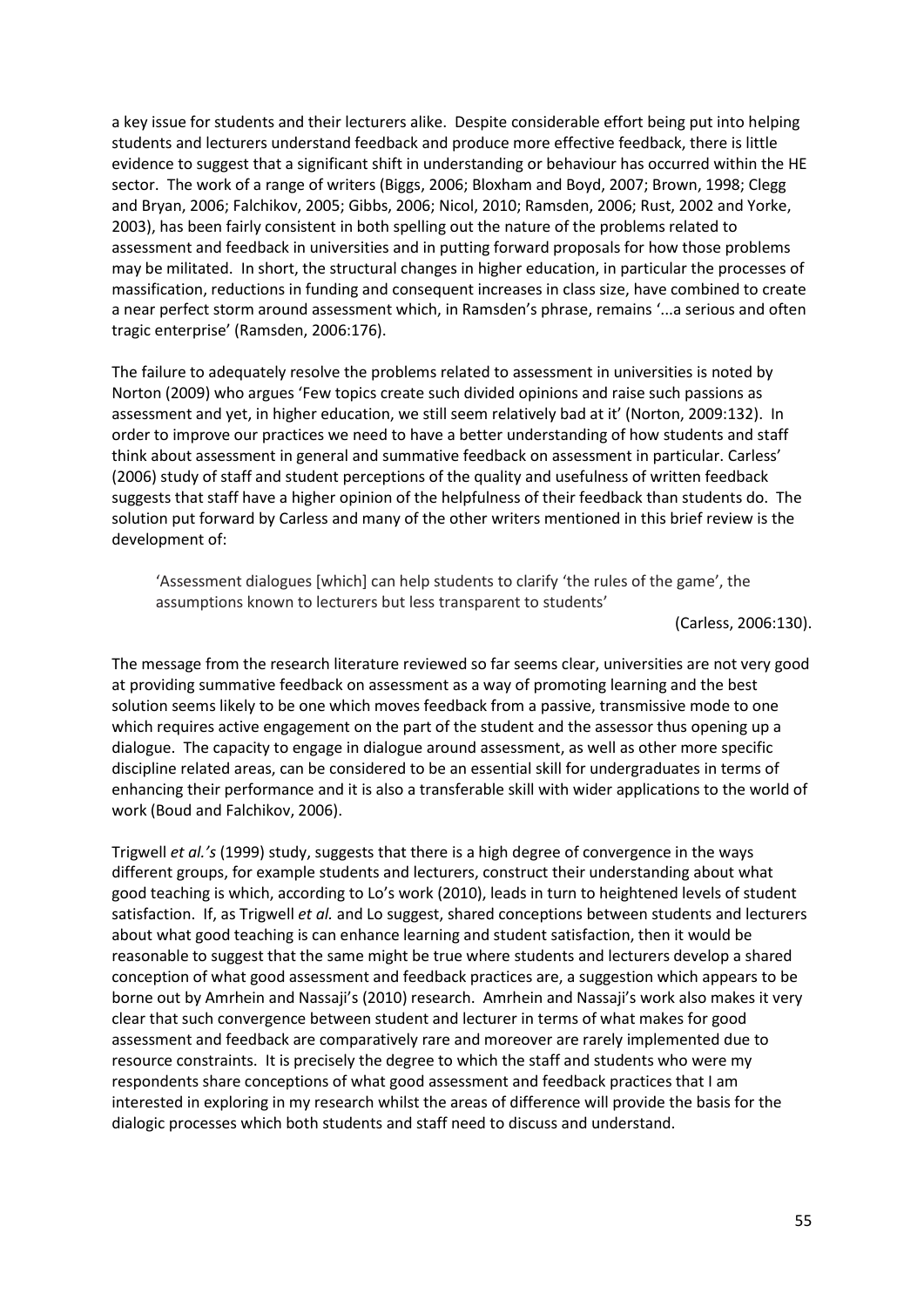A number of key points emerged from the literature reviewed for this paper: firstly feedback on assessed work is a problematic area for HE in general; secondly current attempts to improve feedback both in terms of its quality and the degree to which it is useful for students have had limited success; thirdly the solution to the first two problems may lie in the adoption of more explicitly dialogic forms of assessment. The work of Carless *et al.* (2010) indicates that developing truly dialogic forms of assessment and feedback in higher education is likely to prove challenging as the concerns of both staff and students need to be satisfied, a point echoed by Hargreaves (2007). The findings from the literature and my own experience as a university lecturer lead me to pose two research questions for this paper:

- 1. What influences the ways in which staff and students construct their understanding of good feedback?
- 2. Do staff and students differ in their understanding of what good feedback is?

### **Theoretical and Methodological Perspective**

My epistemological stance is informed by the principles of Constructivism, defined by Robson (2007) as being concerned with understanding the multiplicity of social constructs, meaning and knowledge (Robson, 2007:27). Constructivism is firmly located within the interpretivist paradigm and within that paradigm I am strongly drawn to phenomenology as a way of thinking about how people experience the world. I approached this research through a constructivist epistemology because twenty three years of teaching has led me to believe that whilst people's beliefs and actions tend to reflect the way in which they experience and make sense of the world as individuals, those beliefs and actions will also be constructed by their interaction with the groups to which they belong (see also Tuominen and Savolainen, 1997). As a theory of knowledge, Constructivism is useful in that it allows us to recognise that different social groups inhabiting the same or similar arenas may well construct different ways of thinking about, and understanding, the same phenomena.

#### **Data collection and analysis**

Consistent with Interpretivist and phenenomenological principles, data for this research were collected via a series of in-depth semi-structured interviews with first and third year undergraduates and academic staff from across a post 1992 University. Before the interviews were carried out ethical approval was sought and gained from the relevant university ethics panel and all respondents were asked to sign a consent form setting out what was being asked of them and guaranteeing their anonymity and right to withdraw from the project. Each interview lasted for approximately one hour, was recorded on a digital recorder and then fully transcribed. Each respondent was sent a copy of their transcript for checking and some minor changes were made before the analysis of the data in the transcripts was undertaken. The students who were interviewed were drawn for the first and third years of their undergraduate courses within the Faculty of Education. Including first and third year students would allow me to interpret the views of those students very early on in their academic studies who had not yet received feedback on any work and those who had had almost three years experience of feedback as undergraduates. The staff who participated were drawn from the members of a university wide working party which had previously looked into the way in which written feedback was provided across the whole university. The choice of student respondents from the faculty of Education made it likely that they would have an academic as well as a personal insight into the process of feedback on written work. Thus the expertise of the student respondents would most closely align with that of the staff respondents allowing valid comparisons to be drawn. All the students in each of the two year groups were sent an e-mail inviting them to participate. Of 21 students who responded positively to the e-mail I was able to interview 18 of them, nine first year students and nine third year students. The completed transcripts were analysed using Nvivo 9 QDA.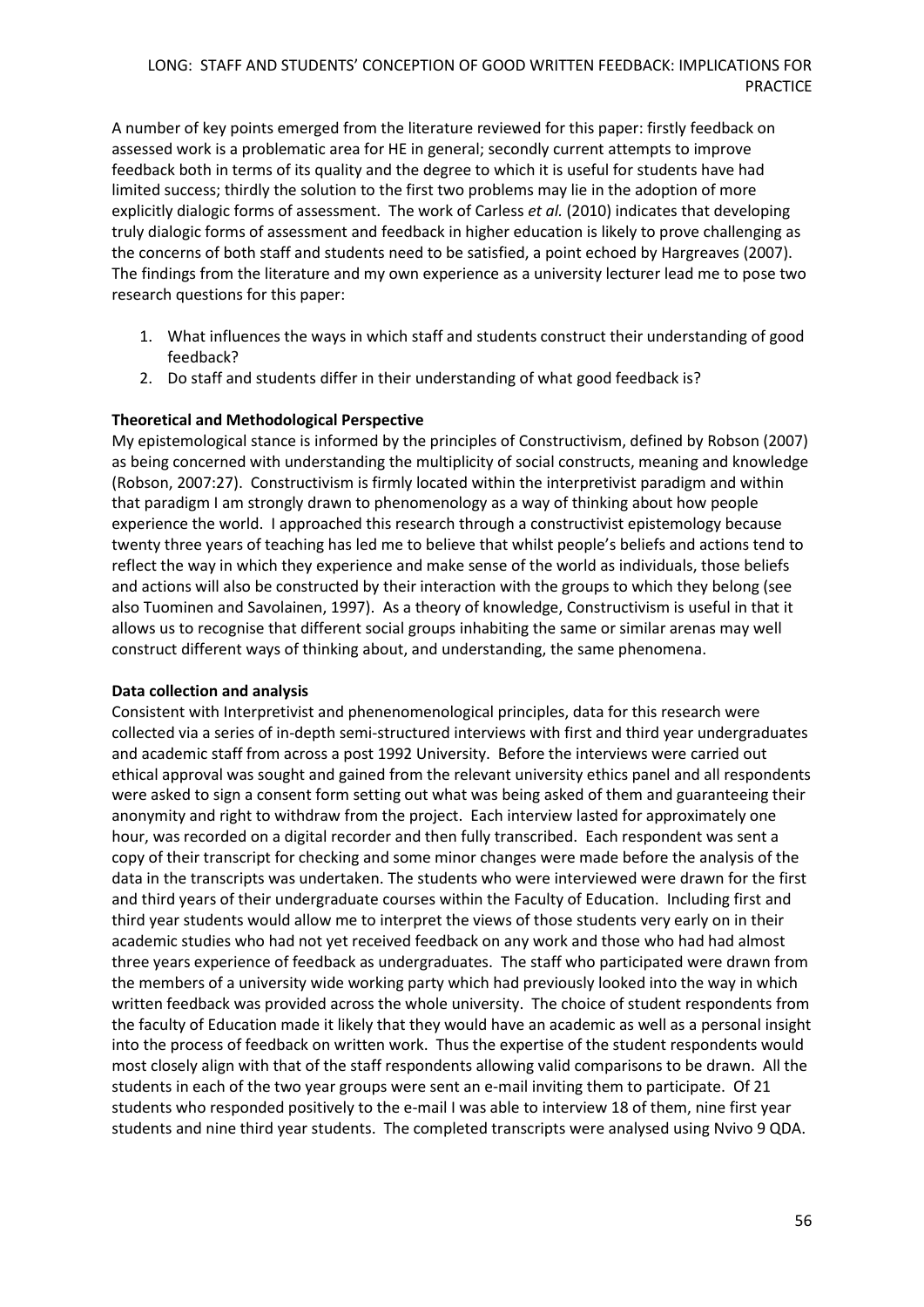Before carrying out my research I had assumed that the students would define feedback largely in terms ofa crude good/bad dichotomy in which good feedback confirmed their perceived ability and the quality of their work and bad feedback was anything which challenged their view of themselves as learners. I had also assumed that the staffs' view of feedback would be rather world weary and they might, perhaps, be a little cynical and quick to criticise those students they perceived as in some way being undeserving of their efforts. Being aware of these pre-conceptions on my part allowed me to ask very open questions designed to minimise any undue influence. Typically an interview would begin with me inviting respondents to talk about themselves as students or as teachers and as my respondents added depth and detail to the answers they gave so the questions became increasingly focused on feedback. Whilst some of what I found seemed to confirm my initial scepticism, the full range of responses from staff and students was far more complex, and far more interesting, than I had anticipated.

# **Results**

The key findings which emerged from the analysis of the data are listed below and the significance of these findings will be discussed in the following section:

- Students had a very clear idea of what good feedback is which was largely formed before they arrived at university and which provided the yardstick by which the value of subsequent feedback was measured.
- Overwhelmingly the students in my study wanted feedback to tell them how to improve and were less interested in feedback which told them how well or badly they had done unless it made clear what they should do in future assignments to improve their grades
- Students' perception of what constituted good feedback seemed to shift as they progressed from the first year of their degree to the third and final year although the cause of this shift is not clear.
- Most of the staff in this research thought that their students did not value the feedback they were given or they believed that students wanted more feedback than can be provided given the time and other resourcing constraints imposed on the staff.
- Staff in this study frequently located themselves as discipline based gate keepers whose job it was to use feedback to students to enculture them into the relevant academic discipline.

#### **Discussion**

The extent to which the students in my study arrived at university with well-formed conceptions of what constituted good feedback is evident from the following extracts. The first student I interviewed had completed an Access to Higher Education course prior to attending university and used that experience as the basis for constructing an idea of what constituted good feedback which she described as:

'you'd submit a draft, you'd have some feedback on that draft and then you'd submit your final one. That was the standard way of doing it and when we initially started the course, we were allowed two submissions of a draft but then in the later stages, once that first term was out the way, then it was just one draft and one submission and that was it.'

A less helpful experience was related by a student who had completed their preparation for university at a sixth form college:

'I think when I was in my first year in college we had an essay to hand in for performance studies and my tutor ... gave it back to me two days before it had to be re-submitted, so I found that very unhelpful. '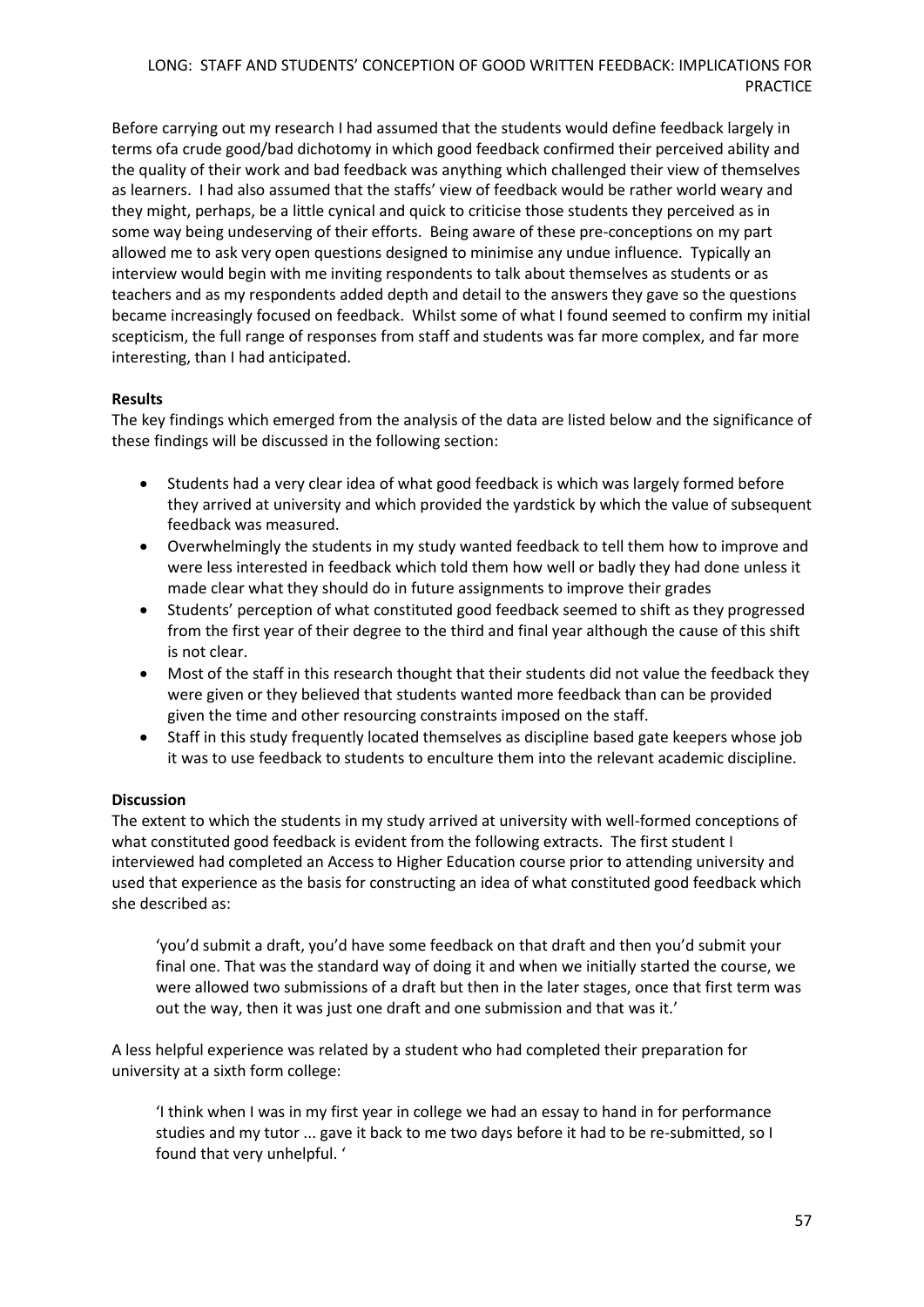The students' experience of feedback at school and college was variable although some students were clearly able to articulate what made the feedback they received prior to joining the university successful:

'Feedback was pretty good. Like, it was detailed and you knew exactly what to work on next time and, they would also give you face to face feedback before you submitted and things like that, they were very helpful, very helpful, very good feedback from them.'

Not all of the students had attended college or school immediately before enrolling at university and some had worked in various occupations but they still received feedback as the following makes clear:

#### **Did you receive feedback whilst you were running the bar?**

'Yes, from my General Manager and from my Area Manager regarding the events, whether I'd met targets that I'd set out for myself in my business plans; if I hadn't I had to try and explain why I hadn't met them, how I could have improved it so that next time I did an event I'd learnt from the previous one. Then also feedback from the staff towards my training that I'd done ... it was important to know that they'd got it and that I was clear.'

What this extract highlights is the importance of the dialogic process in developing effective feedback. The dialogic principle was also significant in the experience of the next student who described a conversation she had about a piece of work she had produced for her A level course:

'It was from my psychology teacher [a former university professor] and she said if I'd have been marking that in a university grading, I would've given it a 2:1 which was, for me, which was exactly what I needed to hear ... It was like ah, right, okay. I can work at university level. That's all I need to know just in that one sentence. '

A different perspective came from this third year student:

#### *what's been the most useful piece of feedback you've had?*

'The one that sticks in my mind – whether it's useful or not, but I guess it is – is when I was doing GCSEs and my English teacher got really frustrated with me ... she's really good – we had to write a paragraph about something – and she red-penned everywhere ... but at the end of it, it said 'this is actually a really good beginning piece of work, if you'd written more or if you'd finished it, this could have been a such-and-such a grade. '

It is profoundly disappointing to learn that after three years of undergraduate study the best piece of feedback this participant could identify was something which had occurred at least 5 years earlier. Taken together these extracts suggest that far from being tabula rasa when it came to understanding what good feedback was the students arrived at university with clearly develop concepts of good and bad feedback based on their previous experience of learning. It is against these pre-existing schema that the students judged their subsequent experience of feedback and central to the students' schema was the widely held view that good feedback could help them improve their performance. Most of the students in my study wanted feedback which would help them improve their work rather than feedback which justified a mark or only told them what they had done wrong as the following extracts indicate: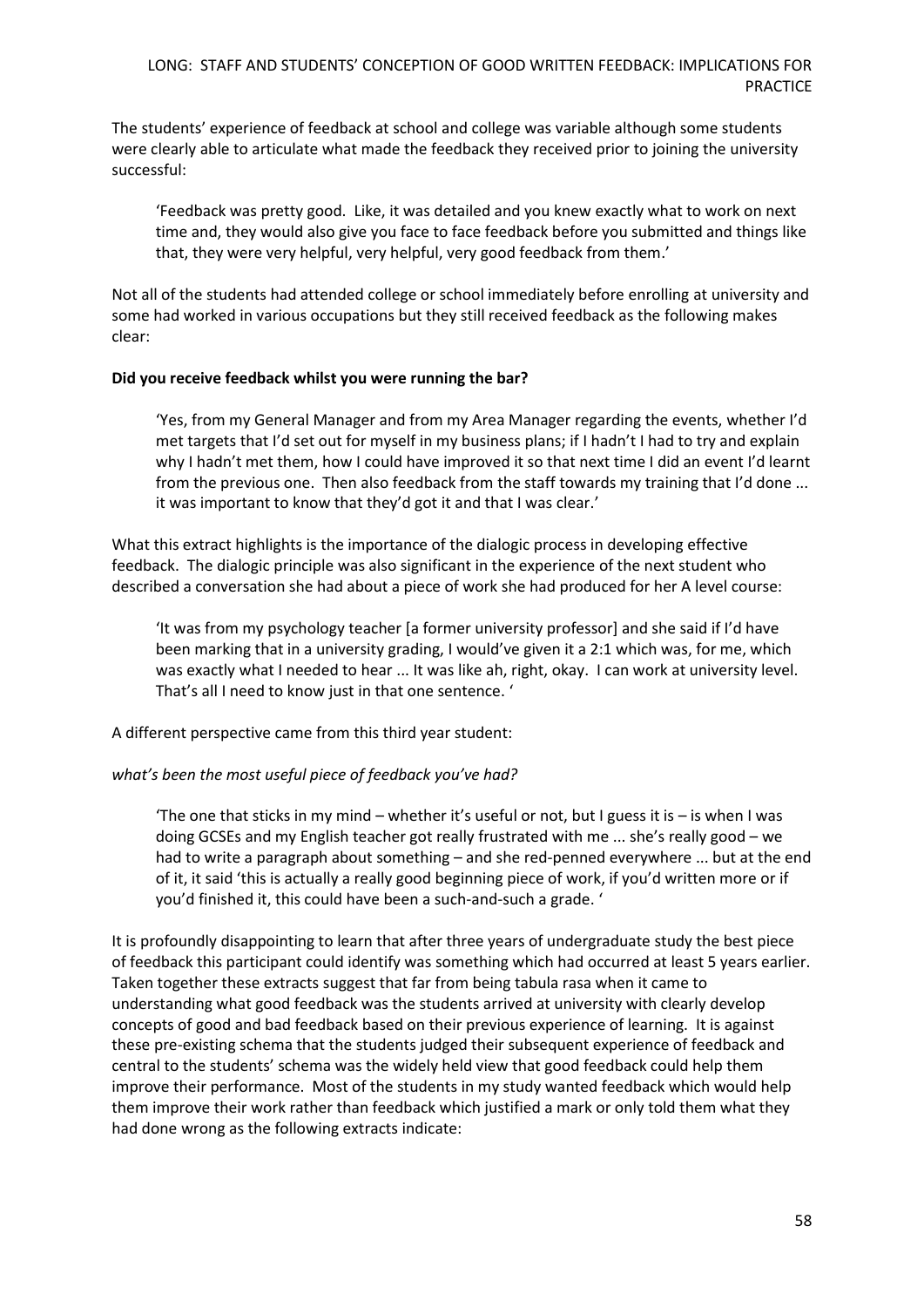'so most of the time I read it and think 'okay yes, I know what to do for next time', if such a situation should arise. But it's nice - it makes me feel good sometimes if you ... I think – and I know a lot of what they say I'd definitely read it and take it in.'

'Yes, because if I see it as, if it's not an A [grade], this is going to come out wrong, basically I have done something wrong, I have missed something out to get the golden ticket, so tell me what I need to do. '

'Because I feel that no matter how good you are at something there is always something you can improve on, there is always somewhere to go up from that. So I think it is really important that even though you can see that you have done well by your grade and the comments you have been given, I think it is always important to be given a next step ... and it is hard to discuss what they mean by certain terms as well, clarifying oh that was really good, well what constitutes good, how could I make it…is good alright or is it really good or is it excellent? It is not defined as anything it is just good. '

'… when you were doing something that you have done for quite a long time and then someone comes along and says actually this is a really good piece of work, if you haven't heard it before … you know it is very very good. '

'It's like I never, I don't know how well I have to write to get those [marks] or which good words or sentences I need to use. So it's the first time giving it in. If they tell me this is a 40% essay then I will know for the other essays that this is how I need to write to get that amount.'

In terms of the function of grades in relation to feedback the situation was far more fluid and ambiguous than I had anticipated it would be. Three of the third year students I interviewed made their views on feedback versus grades quite clear:

'It's the grade, it's always the grade. There's no point getting feedback from a really nice friendly lecturer saying well done for getting a two and you've done brilliantly if what you wanted was the first.'

'It's [feedback] not the point. The point is the grade. That is what you are marked on and that's what society marks you on. You can't go for a job and go 'oh, do you know what? I got a third but they said it was lovely.'

'I only want feedback to tell me what I need to do to get what I feel I want to get. '

These, perhaps predictable responses, need to be contrasted with the following statements from two first year students:

'I'm not worried this year about my grades because I just want to get the feedback on how to improve so if I come out you know of my first year and I've got really low grades I'm not going to think oh, I'm going to look at the feedback and think right this is where I'm going wrong and then … a grade's just a number really right?'

Yeah, it [feedback] is a constructive process and I think as well, when there is so many outside pressures as a mature student has with trying to manage a family, your work life and everything, it is a great motivator to keep you going on the course.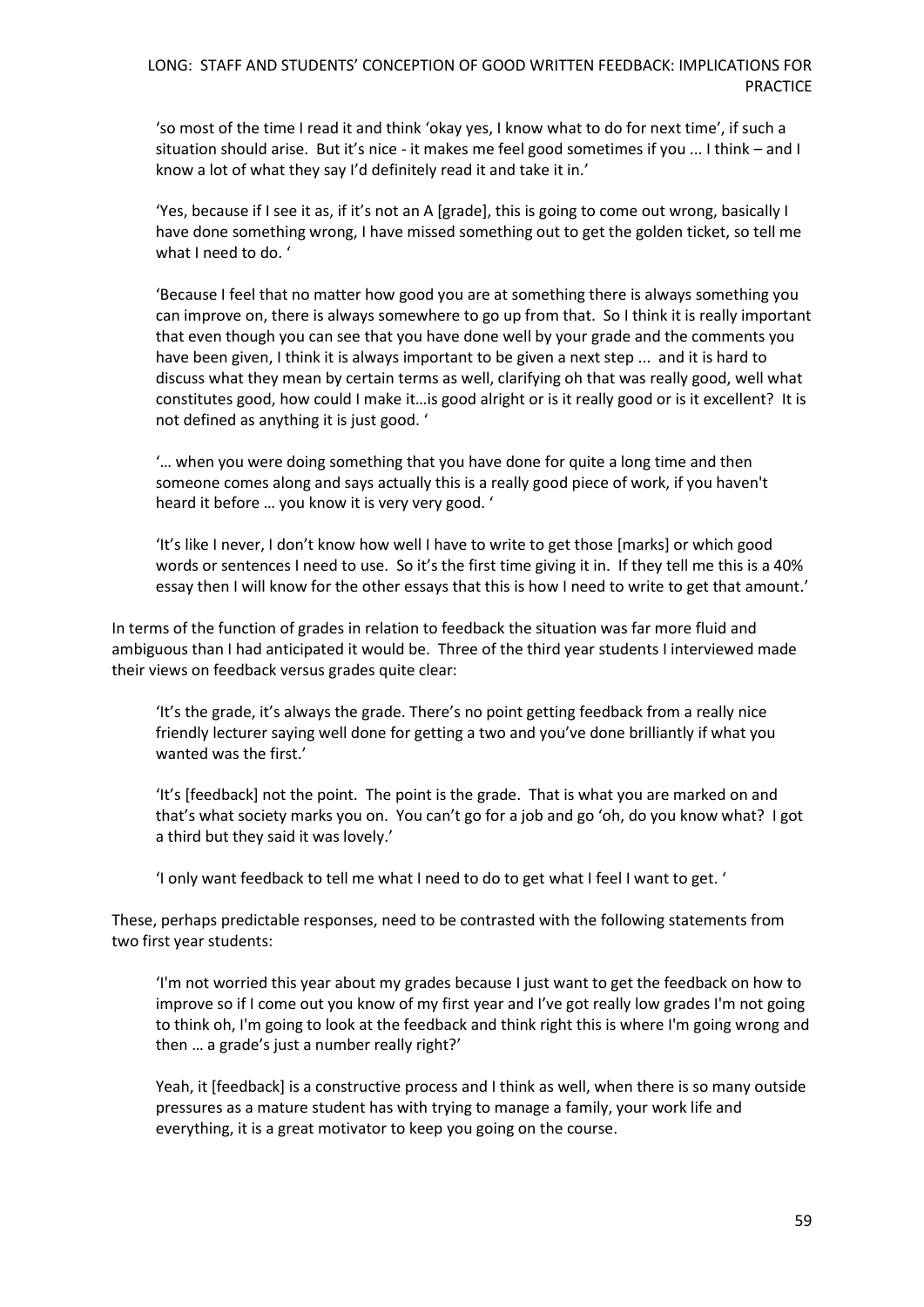Clearly the extent to which students share a common view of the relative importance of grades over feedback is limited and my research suggest that there is a distinction to be made between the views of first year students and those of third years. The explanation for this divergence of views may lie in the fact that none of the work carried out by the first years counts towards their final degree classification whilst all of the work carried out in the third year counts. Given the message from the literature such a perspective is counter intuitive if we accept that what improves student performance is feedback not marks alone. The comments from the staff suggested that they were not particularly aware of the students' more positive perception of feedback and their responses tended to assume that all their students took a largely instrumental approach to feedback and were far more interested in the final grade than on the written comments:

'I think [students] are socially acclimatised to wanting to know a number in a lot of cases rather than just the feedback …from all of the observation I have of doing this job, the mark is the thing that they think about primarily.'

'I think, unfortunately, that on the whole, students are more interested in the mark I guess one would hope that they do read the feedback … the fact they don't, the work quite often seems it's not a major part of their lives, that the mark is more important.'

'Well I do think that there are some students who will just be interested in the mark. That's it. Full stop.'

'most of our students have got their eye very much on the summative marks all the time, they're not, many of them are not here with a burning thirst to drink deeply of the well of knowledge they're here to get a degree and the best degree they can get, and I don't mean they're necessarily kind of lazy, but they're much more instrumentalist in their approach and so anything that doesn't count has to be discarded because they haven't got time.'

'students always want a mark don't they? They want to know where they are. Feedback without a mark can leave them still in a bit of a limbo without being able to pinpoint how well they're doing ... without putting a mark on it students can interpret it in quite different ways.'

Seven out of nine of my staff participants clearly indicated that they believed the mark was more important to the students than the feedback. When asked why they thought students were taking such an instrumental approach to feedback the most common responses stressed what staff saw as the impact of the marketisation of higher education as is clear from the following comments:

'a number of students who are paying for themselves ... want value for money and I do think feedback is about value for money.'

'The other thing is if you think about it on a very basic cost benefit model and from a marketised model, they are paying for a service, so I think that influences the way I am as well, because I do tend to think of it a bit like that.'

It does seem clear that from the lecturers' comments above that they hold what can be seen as a consumerist model of higher education. None of the students in this study identified themselves explicitly as consumers and all of the students were keen to position themselves as active participants in the learning process. In terms of developing an identity it was important to these students that their lecturers should form and maintain a good opinion of them as effective learners and it was important for them that the feedback they received both in written and in verbal forms confirmed their identity as successful learners. The construction by staff of a student identity which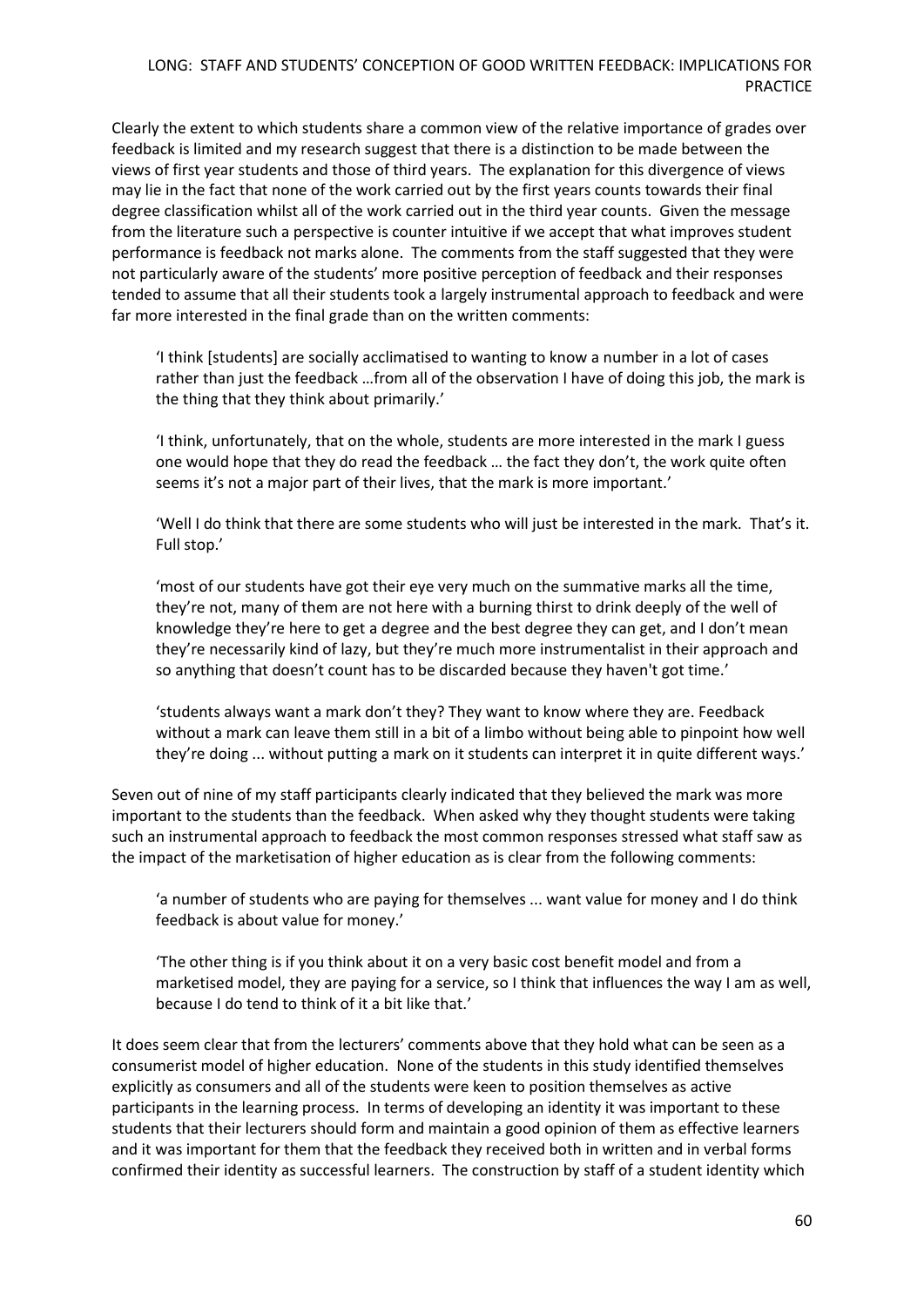defined students as largely extrinsically focused with little regard for learning was not universal but it was fairly common amongst the staff who participated. This perception of students by staff may help explain why in some cases, and in relation to some staff, students felt awkward or even intimidated when seeking feedback on their work. The staff in my project saw themselves as conscientious producers of high quality feedback but, as was the case with the students, they were also aware of the extent to which their approach to feedback was a construction based on their own sense of identity. The staffs' construction of their individual identity was a combination of their past experience and their current practice as the extracts below illustrate:

'... when I worked in industry I was line managing people every day and so I had to learn very quickly about managing and improving people without being negative and without demotivating them, without being personal and by trying to get the best out of people. And a lot of the ways and techniques I used then I have transferred into what I do now.'

'... as a person who is quite mechanistic in their approach doing this step, then that step and whatever, ... I tend to prefer to give feedback that is quite mechanistic in that way, rather than feedback which is global and more generic. '

'A teacher is like a priest he's getting there with a sense of purpose and a sense that goes beyond the time of today and you must forget if you're hungry or cold or whatever … and your relationship with your students should be that of a priest with his congregation …so I see it as my duty. I don't judge if they don't take the feedback the way I would like them to do.'

What this discussion highlights is the extent to which the staff and students in my study held views on feedback which differed to a greater or lesser extent and that both groups had constructed conceptions of the purpose of feedback which, whilst clearly linked and therefore not wholly incompatible, focus on very different sets of needs and expectations.

#### **Conclusion**

What emerges from my research is that both staff and students perception of the role and purpose of feedback is influenced by different considerations and therefore constructed in different ways. For students the main purpose of feedback should be to help them improve, in effect they want to 'close the gap', to borrow Sadler's (1989) phrase. A good deal of the staff's approach to feedback focused on correcting errors, and justifying the grade. Students' sense of what makes feedback valuable is linked to the extent to which it will help them improve and also to their perception of the relative credibility or capability of the person providing the feedback. Staff seem to be convinced that whilst some students are willing to learn from feedback too many simply dismiss it or disregard it and yet there was little evidence of such an attitude amongst the student responses.

For staff and students alike written feedback was seen as essential, it was the different ways in which staff and students in my study constructed their views on feedback which increased the potential for misunderstandings. My research underlined the extent to which staff and students come to feedback with a wealth of past experience which shapes and informs their attitudes and response to feedback. Whilst students need to recognise that university is not merely an extension of school or college and they need to accept that they may well receive fewer opportunities to engage in iterative forms of feedback, it is also clear that if staff adopt a deficit model of the student as a learner and take little notice of what the student wants or needs from feedback, the effort they put in is unlikely to generate the positive outcomes they are looking for. It is clear from the literature that adopting a more dialogic approach to feedback may provide a mechanism by which the barriers and misunderstandings highlighted in my research might be overcome. In Nicol's words '...feedback should be framed as a dialogical process' (Nicol, 2010:513) involving staff and students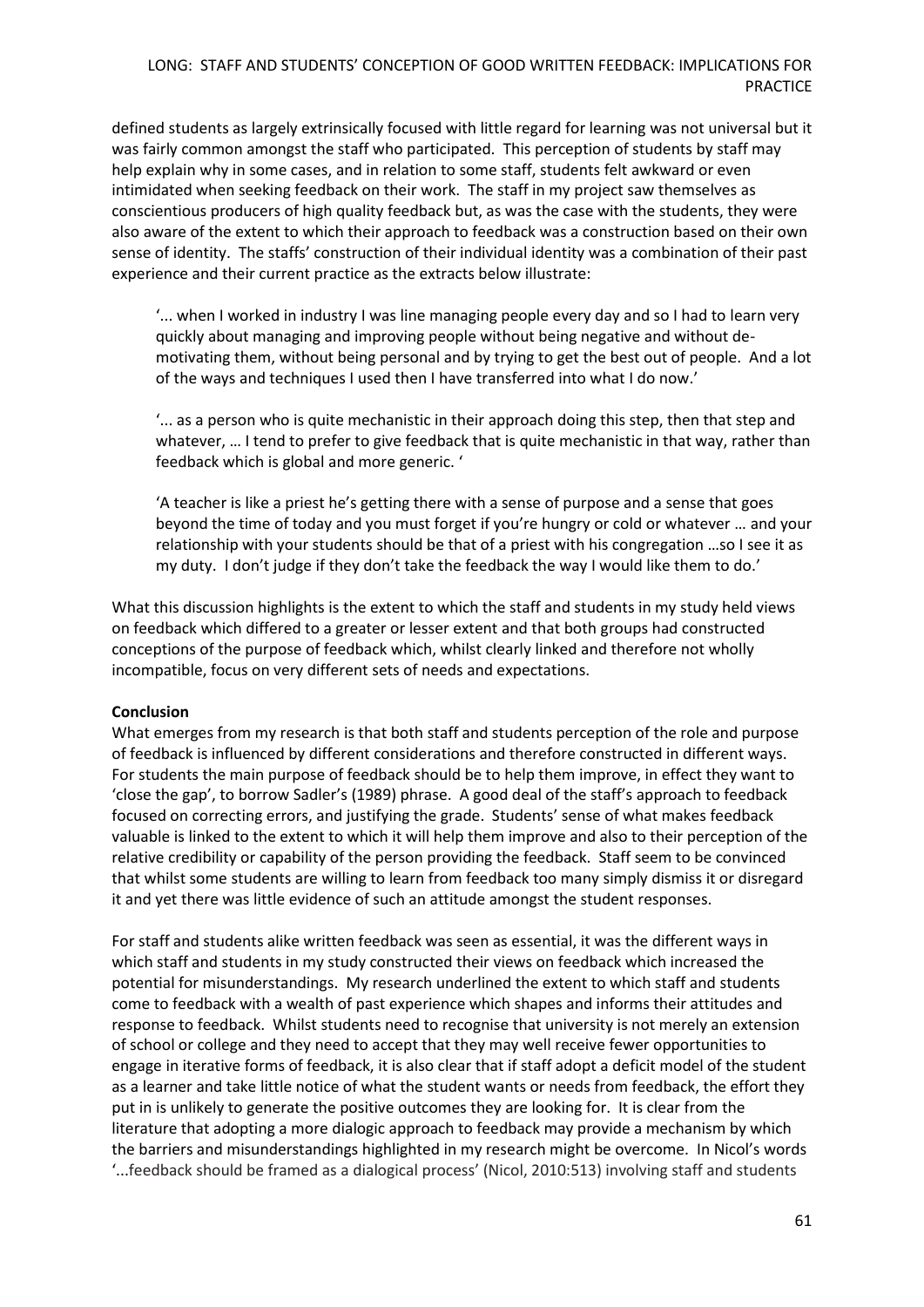rather than be seen as a monologue in which only the lecturer's voice is heard. The challenges faced by students and teaching staff in moving towards a more dialogic form of feedback should not be underestimated but neither should the consequences of continuing current practice in which feedback remains a largely one-way, transmissive, process.

### **References**

- Amrhein, H.R. and Nassaji, H. (2010) Written corrective feedback: What do students and teachers prefer and why? *Canadian Journal of Applied Linguistics,* 13(2), 95 – 127.
- Biggs, J. (2006) *Teaching for Quality Learning at University: What the student does* (2nd edition). Berkshire: Open University Press.
- Bloxham, P. and Boyd, P. (2007) *Developing Assessment in Higher Education: A Practical Guide.* Berkshire: Open University Press and McGraw-Hill Education.
- Brown, S. (1998) *Assessing Student Learning in Higher Education*. London: Routledge.
- Boud, D. (1995) Assessment and learning: contradictory or complementary? in Knight, P. (ed.) *Assessment for Learning in Higher Education*. London: Kogan, 35-48.
- Boud, D. and Falchikov, N. (2006) Aligning assessment with long-term Learning, *Assessment and Evaluation in Higher Education,* 31(4), 399–413.
- Carless, D. (2006) Differing perceptions in the feedback process, *Studies in Higher Education,* 31(2), 219—233.
- Carless, D. Salter, D. Yang, M. and Lam, J. (2010) Developing sustainable feedback practices, *Studies in Higher Education,* 36 (4), 1-13.
- Clegg, K. and Bryan C. (2006) Reflections, rationales and realities in Bryan, C and Clegg, K. (eds.) *Innovative Assessment in Higher Education,* Abingdon: Routledge, 216–227.
- Defeyter, M.A. and McPartlin, P.L. (2007) Helping Students understand essay marking criteria and feedback, *Psychology Teaching Review,* 13 (1), 23-33.
- Dunn, L., Morgan, C., O'Reilly, M., and Parry, S. (2004) *The Student Assessment Handbook: New Directions in Traditional and Online Assessment.* London: RoutledgeFalmer.
- Falchikov, N. (2005) *Improving assessment through student involvement: practical solutions for aiding learning in higher and further education.* London: RoutledgeFalmer.
- Gibbs, G. (2006) How assessment frames student learning in Bryan C. and Clegg, K., (ed.) *Innovative Assessment in Higher Education*. Abingdon: Routledge, 23 -36.
- Hargreaves, E (2007)The validity of collaborative assessment for learning. *Assessment in Education,* 14(2), 185-199.
- Hattie, J. and Timperley, H. (2007) The Power of Feedback. *Review of Educational Research,* 77(1), 81–112.
- Lo, C. (2010). How student satisfaction factors affect perceived learning. *Journal of the Scholarship of Teaching and Learning,* 10(1), 47–54.
- McDowell, L. Smailes, J. Sambell, K. Sambell, A. and Wakelin, D. (2008) Evaluating assessment strategies through collaborative evidence-based practice: can one tool fit all? *Innovations in Education and Teaching International,* 45 (2), 143—153.
- Norton, L (2009) Assessment philosophies and practices in higher education: what do lecturers value? Paper for discussion by BERA SIG meeting at Institute of Advanced Studies, Lancaster University, 15 June 2009.
- Nicol, D. (2010) From monologue to dialogue: improving written feedback processes in mass higher education. *Assessment and Evaluation in Higher Education,* 33 (5), 501—517.

Ramsden, P. (2006) *Learning to Teach in Higher Education*. (2nd, ed.) London: RoutledgeFalmer. Robson, C (2007) *Real World Research* (2<sup>nd</sup> edition) Oxford: Blackwell Publishing.

Rust, C (2002) The impact of assessment on student learning: How can the research literature practically help to inform the development of departmental assessment strategies and learner-centred assessment practices? *Active Learning in Higher Education,* 3(2), 145–158.